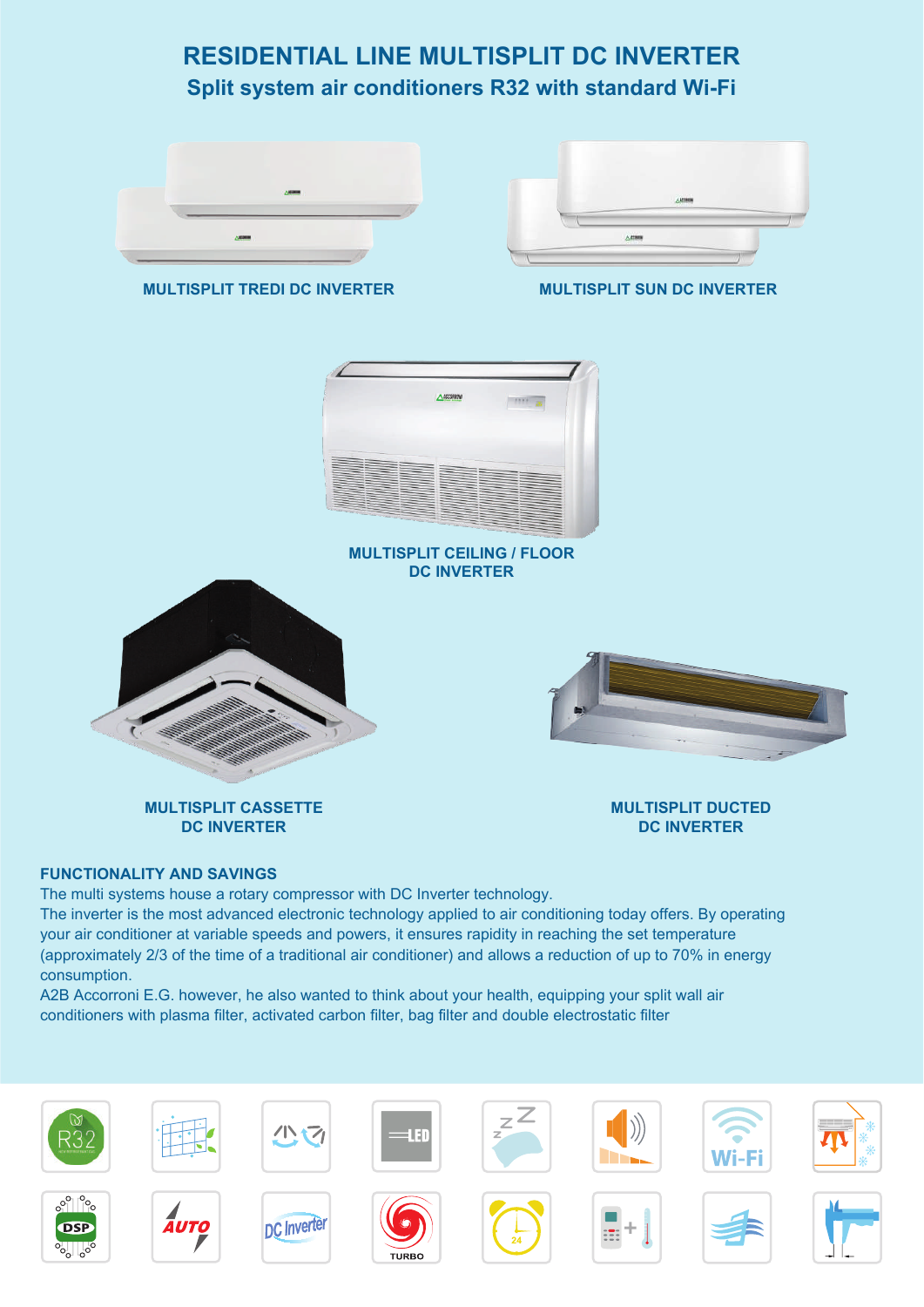### **MULTISPLIT DC INVERTER OUTDOOR UNITS Outdoor Multi DC inverter units**





#### **TECHNICAL FEATURES**

- Rotary compressor with DC Inverter technology.
- Quickness in reaching the set temperature (about 2/3 of the time of a traditional air conditioner)
- Up to 70% reduction in energy consumption.
- Silent operation
- Operation in heat pump up to -15 ° C outside
- Automatic restart in case of electric current surges

### **MULTI SPLIT OUTDOOR UNITS DC INVERTER**

| <b>MODEL</b>                                  |                | <b>COOLING POWER</b>     | <b>THERMAL POWER</b>     | €        |
|-----------------------------------------------|----------------|--------------------------|--------------------------|----------|
|                                               |                | kW                       | kW                       |          |
| <b>MULTI 2 LIGHT DC INVERTER OUTDOOR UNIT</b> | cod. 64000002L | $4,10(2,28 \div 5,71)$   | $4,39(1,52 \div 4,98)$   | 1.428,00 |
| <b>MULTI 2 DC INVERTER OUTDOOR UNIT</b>       | cod. 64000002  | $5,27(2,28 \div 5,71)$   | $5,56(2,40 \div 5,74)$   | 1.639,00 |
| <b>MULTI 3 LIGHT DC INVERTER OUTDOOR UNIT</b> | cod. 64000003L | $6,15(1,99 \div 6,59)$   | $6,44$ (1,44÷6,68)       | 2.239,00 |
| <b>MULTI 3 DC INVERTER OUTDOOR UNIT</b>       | cod. 64000003  | $7,91(3,17\div 8,20)$    | $8,20(2,28 \div 8,49)$   | 2.559,00 |
| <b>MULTI 4 LIGHT DC INVERTER OUTDOOR UNIT</b> | cod. 64000004L | $8,20(2,05 \div 9,84)$   | $8,79$ (2,34÷10,54)      | 3.060,00 |
| <b>MULTI 4 DC INVERTER OUTDOOR UNIT</b>       | cod. 64000004  | $10,54(2,05 \div 12,65)$ | $10,84(2,34 \div 13,0)$  | 3.464,00 |
| <b>MULTI 5 DC INVERTER OUTDOOR UNIT</b>       | cod. 63000005  | $12,30(3,01 \div 12,30)$ | $12,30(3,45 \div 12,30)$ | 4.952,00 |













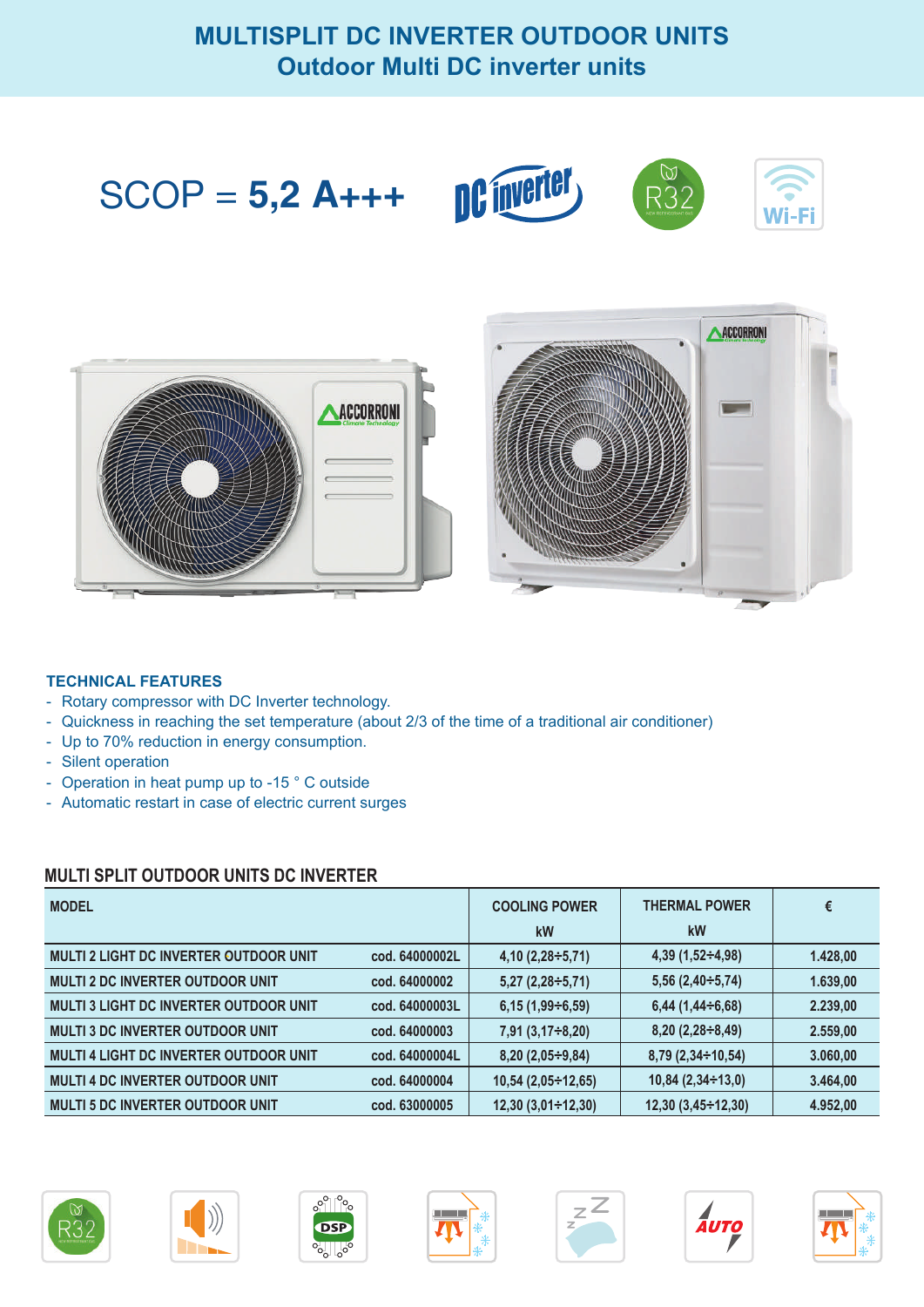# **MULTI SPLIT DC INVERTER OUTDOOR UNITS**

### **Outdoor multi DC inverter units**





|                               | A   | в   | С   |      |  |
|-------------------------------|-----|-----|-----|------|--|
|                               | mm  | mm  | mm  | kg   |  |
| <b>MULTI 2 LIGHT INVERTER</b> | 800 | 554 | 333 | 31,6 |  |
| <b>MULTI 2 INVERTER</b>       | 800 | 554 | 333 | 35,5 |  |
| <b>MULTI 3 LIGHT INVERTER</b> | 845 | 702 | 363 | 46,8 |  |
| <b>MULTI 3 INVERTER</b>       | 845 | 702 | 363 | 51,1 |  |
| <b>MULTI 4 LIGHT INVERTER</b> | 946 | 810 | 410 | 62,1 |  |
| <b>MULTI 4 INVERTER</b>       | 946 | 810 | 410 | 68,8 |  |
| <b>MULTI 5 INVERTER</b>       | 946 | 810 | 410 | 73.3 |  |





| <b>TECHNICAL DATA</b>       | <b>UM</b>      | <b>MULTI 2 LIGHT</b> | <b>MULTI2</b>       | <b>MULTI 3 LIGHT</b> | <b>MULTI3</b>    | <b>MULTI 4 LIGHT</b> | <b>MULTI4</b>                                                                                                               | <b>MULTI 5</b>    |
|-----------------------------|----------------|----------------------|---------------------|----------------------|------------------|----------------------|-----------------------------------------------------------------------------------------------------------------------------|-------------------|
| Cooling power               | kW             |                      |                     |                      |                  |                      | 4,10 (1,46+4,98) 5,27 (2,28+5,71) 6,15 (1,99+6,59) 7,91 (3,17+8,20) 8,20 (2,05+9,84) 10,54 (2,05+12,65) 12,30 (3,01+12,30)  |                   |
| Absorbed power              | kW             |                      |                     |                      |                  |                      | 1,27 (0,11+1,67) 1,63 (0,69+2,00) 1,90 (0,18+2,20) 2,45 (0,29+3,10) 2,54 (0,89+3,18) 3,27 (1,14+4,09) 3,81 (0,28+4,65)      |                   |
| Current consumption         | $\overline{A}$ | $5,80(1,12\div7,35)$ | $7,30(3,2\div 9,0)$ | $8,30(1,8+10)$       |                  |                      | 11,20 $(2,0+13,5)$ 11,30 $(3,9+14,1)$ 14,30 $(5,1+18,2)$ 16,00 $(1,4+20,7)$                                                 |                   |
| S.E.E.R                     |                | $5,6$ A+             | $6,1$ A++           | $6,1$ A++            | $6,1$ A++        | $6,1$ A++            | $6,2$ A++                                                                                                                   | $6,1$ A++         |
| Thermal power               | kW             |                      |                     |                      |                  |                      | 4,39 (1,52÷4,98) 5,56 (2,40÷5,74) 6,44 (1,44÷6,68) 8,20 (2,28÷8,49) 8,79 (2,34÷10,54) 10,84 (2,34÷13,00) 12,30 (3,45÷12,30) |                   |
| Absorbed power              | kW             |                      |                     |                      |                  |                      | 1,18 (0,25÷1,59) 1,50 (0,60÷1,78) 1,73 (0,35÷1,80) 2,21 (0,37÷2,90) 2,20 (0,77÷2,75) 2,76 (0,97÷3,45) 3,30 (0,65÷3,80)      |                   |
| <b>Current consumption</b>  | $\mathsf{A}$   | $5,4(1,9+7,0)$       | $6,6(2,80+7,95)$    | $7,6(2,6-8)$         | $10,1(2,4+13)$   | $9,8(3,4 \div 12,2)$ | $12,1(4,3 \div 15,3)$                                                                                                       | $14,6(3,0+16,6)$  |
| S.C.O.P. Mid-range          |                | $3,8$ $\overline{A}$ | $3,8$ A+            | $4,0$ A+             | $4,0$ A+         | $3,8$ A+             | $3,8$ A+                                                                                                                    | $3,5$ A+          |
| S.C.O.P. Warm band          |                | $4,6$ $A++$          | $5,1$ $A++$         | $4.8$ A++            | $5,1$ $A++$      | $4,6$ $A++$          | $5.2$ A+++                                                                                                                  | $5,1$ A+++        |
| Compressor                  |                | Rotary inverter      | Rotary inverter     | Rotary inverter      | Rotary inverter  | Rotary inverter      | Rotary inverter                                                                                                             | Rotary inverter   |
| Supply                      |                | 230/1/50Hz           | 230/1/50Hz          | 230/1/50Hz           | 230/1/50Hz       | 230/1/50Hz           | 230/1/50Hz                                                                                                                  | 230/1/50Hz        |
| Air flow                    | $m^3/h$        | 2100                 | 2100                | 3000                 | 3000             | 3800                 | 4000                                                                                                                        | 3850              |
| Sound level                 | dB(A)          | 65                   | 65                  | 65                   | 68               | 67                   | 67                                                                                                                          | 69                |
| Outdoor temperature*        | $^{\circ}$ C   | $-15/ +50$           | $-15/ +50$          | $-15/ +50$           | $-15/ +50$       | $-15/ +50$           | $-15/ +50$                                                                                                                  | $-15/ +50$        |
| Quantity refrigerant R32    | g              | 1100                 | 1250                | 1500                 | 1850             | 2100                 | 2100                                                                                                                        | 2900              |
| Piping length               | m              | $\leq 25$            | $\leq 25$           | $\leq 30$            | $\leq 30$        | $\leq 35$            | $\leq 35$                                                                                                                   | $\leq 35$         |
| Max height difference units | m              | $\leq 10$            | $\leq 10$           | $\leq 10$            | $\leq 10$        | $\leq 10$            | $\leq 10$                                                                                                                   | $\leq 10$         |
| Gas connections             |                | $2 \times 3/8$ "     | $2 \times 3/8"$     | $2 \times 3/8$ "     | $2 \times 3/8$ " | $3x3/8" + 1x1/2"$    | $3x3/8" + 1x1/2"$                                                                                                           | $4x3/8" + 1x1/2"$ |
| Liquid connections          |                | $2 \times 1/4$ "     | $2 \times 1/4$ "    | $2 \times 1/4$ "     | $2 \times 1/4$ " | 4x1/4"               | 4x1/4"                                                                                                                      | 5x1/4"            |

*For system consumption, refer to the label of the outdoor unit Cooling test conditions: int. 27 °C d.b. / 19.5 °C wb.- East. 35 ° C d.b. / 24 °C wb Heating test conditions: int. 20 °C db - Ext. 7 °C d.b. / 6 °C wb*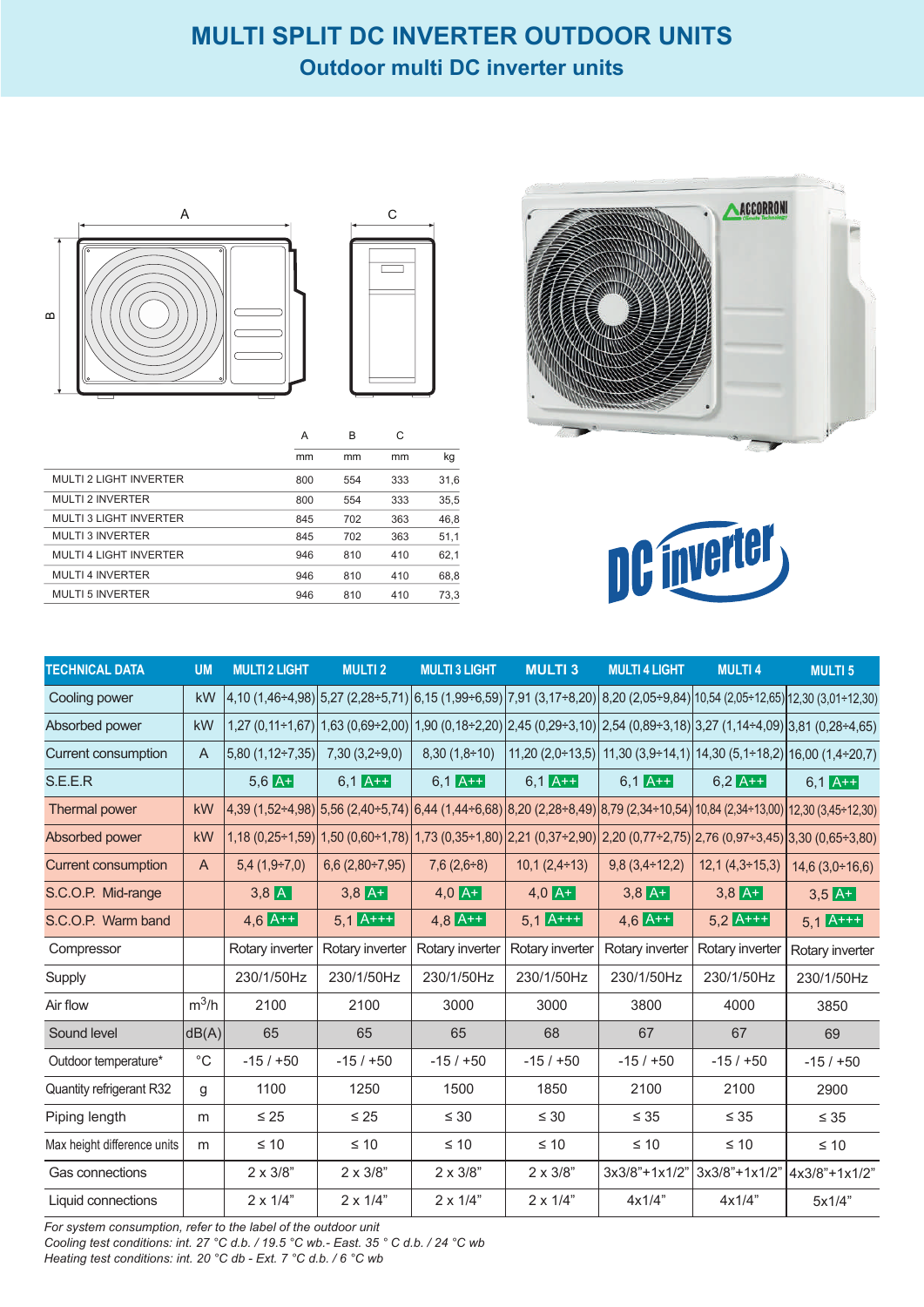## **MULTISPLIT DC INVERTER - PAIRINGS Split system air conditioners R32**

| <b>MULTI 2 LIGHT</b> | <b>MULTI3</b>        |                      |           | <b>MULTI4</b>  |                     |  |
|----------------------|----------------------|----------------------|-----------|----------------|---------------------|--|
| $9 + 9$              | $9 + 9$              | $9 + 9 + 9$          | $9 + 9$   | $9 + 9 + 9$    | $12 + 12 + 18$      |  |
| $9 + 12$             | $9 + 12$             | $9 + 9 + 12$         | $9 + 12$  | $9 + 9 + 12$   | $9 + 9 + 9 + 9$     |  |
| <b>MULTI2</b>        | $12 + 12$            | $9 + 12 + 12$        | $12 + 12$ | $9 + 12 + 12$  | $9 + 9 + 9 + 12$    |  |
| $9 + 12$             | $9 + 18$             | $9 + 9 + 18$         | $9 + 18$  | $9 + 9 + 18$   | $9 + 9 + 12 + 12$   |  |
| $12 + 12$            | $12 + 18$            | $12 + 12 + 12$       | $12 + 18$ | $12 + 12 + 12$ | $9 + 12 + 12 + 18$  |  |
| $9 + 18$             |                      |                      | $18 + 18$ | $9 + 12 + 18$  | $12 + 12 + 12 + 12$ |  |
| <b>MULTI 3 LIGHT</b> | <b>MULTI 4 LIGHT</b> |                      |           |                |                     |  |
| $9 + 9 + 9$          | $9 + 9 + 12$         | $9 + 9 + 9 + 9$      |           |                |                     |  |
| $9 + 9 + 12$         | $12 + 12 + 12$       | $9 + 9 + 9 + 9 + 12$ |           |                |                     |  |
|                      |                      | $9 + 12 + 18$        |           |                |                     |  |

| <b>MULTI5</b> |                |                     |                         |  |  |  |
|---------------|----------------|---------------------|-------------------------|--|--|--|
| $9 + 9$       | $9 + 9 + 9$    | $9 + 9 + 9 + 9$     | $9 + 9 + 9 + 9 + 9$     |  |  |  |
| $9 + 12$      | $9 + 9 + 12$   | $9 + 9 + 9 + 12$    | $9 + 9 + 9 + 9 + 12$    |  |  |  |
| $9 + 18$      | $9 + 9 + 18$   | $9 + 9 + 9 + 18$    | $9 + 9 + 9 + 9 + 18$    |  |  |  |
| $9 + 24$      | $9 + 9 + 24$   | $9 + 9 + 9 + 24$    | $9 + 9 + 9 + 9 + 24$    |  |  |  |
| $12 + 12$     | $9 + 12 + 12$  | $9 + 9 + 12 + 12$   | $9 + 9 + 9 + 12 + 12$   |  |  |  |
| $12 + 18$     | $9 + 12 + 18$  | $9 + 9 + 12 + 18$   | $9 + 9 + 9 + 12 + 18$   |  |  |  |
| $12 + 24$     | $9 + 12 + 24$  | $9 + 9 + 12 + 24$   | $9 + 9 + 9 + 12 + 24$   |  |  |  |
| $18 + 18$     | $9 + 18 + 18$  | $9 + 9 + 18 + 18$   | $9 + 9 + 9 + 18 + 18$   |  |  |  |
| $18 + 24$     | $9 + 18 + 24$  | $9 + 9 + 18 + 24$   | $9 + 9 + 12 + 12 + 12$  |  |  |  |
| $24 + 24$     | $9 + 24 + 24$  | $9 + 12 + 12 + 12$  | $9 + 9 + 12 + 18 + 18$  |  |  |  |
|               | $12 + 12 + 12$ | $9 + 12 + 12 + 18$  | $9 + 12 + 12 + 12 + 12$ |  |  |  |
|               | $12 + 12 + 18$ | $9 + 12 + 12 + 24$  | $9 + 12 + 12 + 12 + 18$ |  |  |  |
|               | $12 + 12 + 24$ | $9 + 12 + 18 + 18$  |                         |  |  |  |
|               | $12 + 18 + 18$ | $9 + 12 + 18 + 24$  |                         |  |  |  |
|               | $12 + 18 + 24$ | $9 + 18 + 18 + 18$  |                         |  |  |  |
|               | $12 + 24 + 24$ | $12 + 12 + 12 + 12$ |                         |  |  |  |
|               | $18 + 18 + 18$ | $12 + 12 + 12 + 18$ |                         |  |  |  |
|               | $18 + 18 + 24$ | $12 + 12 + 12 + 24$ |                         |  |  |  |
|               |                | $12 + 12 + 18 + 18$ |                         |  |  |  |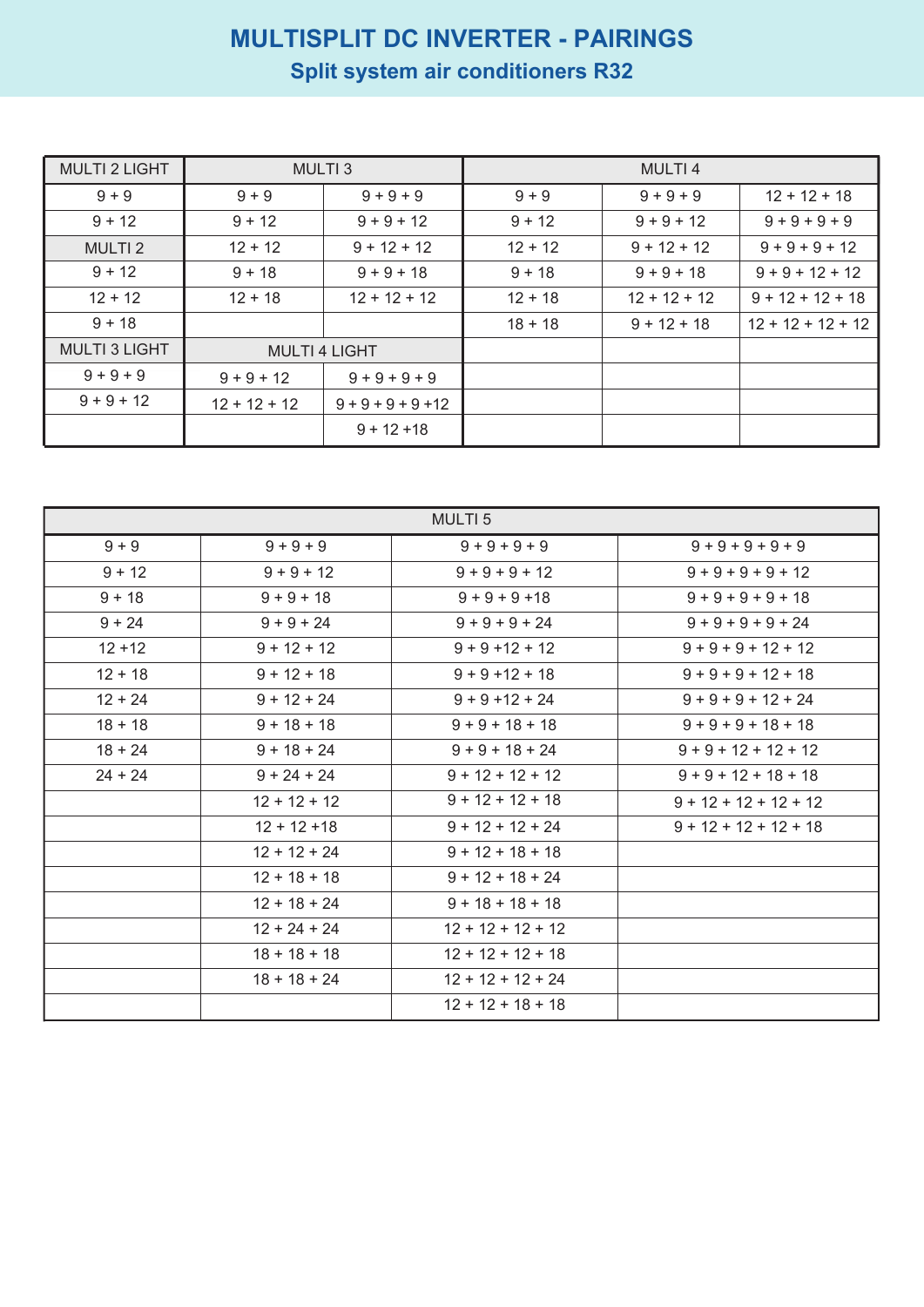### **MULTISPLIT TREDI DC INVERTER - INDOOR UNIT Split system air conditioners R32 with standard Wi-Fi**



|                         | А    | в   | C   |      |
|-------------------------|------|-----|-----|------|
|                         | mm   | mm  | mm  | kg   |
| TREDI 9 DC INVERTER UI  | 722  | 290 | 187 | 7.3  |
| TREDI 12 DC INVERTER UI | 802  | 297 | 189 | 8,6  |
| TREDI 18 DC INVERTER UI | 965  | 319 | 215 | 10.9 |
| TREDI 24 DC INVERTER UI | 1080 | 335 | 226 | 13.7 |



### **TECHNICAL FEATURES**

- Quiet operation: 26 dB (A) at minimum speed
- Energy class A +++
- Exceptional cooling performance, excellent performance even with external temperatures down to -15 ° C
- Sleep function
- The timer function allows you to program the on and off of the air conditioner
- The Turbo button allows you to reach the set temperature much faster in cooling mode
- Follow Mee Wifi function as standard
- ION filter as standard
- Rotary compressor with DC Inverter technology
- Up to 70% reduction in energy consumption
- Operation in heat pump up to -15 °C outside
- Automatic restart in case of electric current surges

### **MULTISPLIT TREDI DC INVERTER**

| <b>MODELLO</b>                                                     | <b>REFRIGERATION POWER</b> | <b>THERMAL POWER</b>   |        |
|--------------------------------------------------------------------|----------------------------|------------------------|--------|
|                                                                    | kW                         | kW                     |        |
| <b>MULTISPLIT TREDI 9 DC INVERTER I.U. R32</b><br>cod. 66440000R   | $2,64$ (1,02÷3,19)         | $2,93(0,82 \div 3,36)$ | 338,00 |
| <b>MULTISPLIT TREDI 12 DC INVERTER I.U., R32</b><br>cod. 66430000R | $3,52(0,82 \div 4,16)$     | $3,81(1,08 \div 4,2)$  | 396,00 |
| <b>MULTISPLIT TREDI 18 DC INVERTER I.U. R32</b><br>cod. 66490000R  | $5,28(3,39 \div 5,89)$     | $5,42$ (3,10÷5,84)     | 528,00 |
| <b>MULTISPLIT TREDI 24 DC INVERTERI.U. R32</b><br>cod. 66520000R   | $6,72$ (2,11÷8,20)         | $6,71(1,55 \div 8,20)$ | 643,00 |

| <b>TECHNICAL DATA</b>      | <b>UM</b>         | <b>MULTI TREDI 9</b>   | <b>MULTI TREDI 12</b>  | <b>MULTI TREDI 18</b>  | <b>MULTI TREDI 24</b> |
|----------------------------|-------------------|------------------------|------------------------|------------------------|-----------------------|
| Refrigeration power        | kW                | $2,64$ (1,02÷3,19)     | $3,52(0,82 \div 4,16)$ | $5,28(3,39 \div 5,89)$ | $6,27(2,11\div 8,20)$ |
| Absorbed power             | W                 | 24                     | 24                     | 34                     | 62                    |
| <b>Current consumption</b> | $\overline{A}$    | 0,11                   | 0,11                   | 0,15                   | 0.28                  |
| <b>Thermal Power</b>       | <b>kW</b>         | $2,93(0,82 \div 3,36)$ | $3,81(1,08\div 4,2)$   | $5,42$ (3,10÷5,84)     | $6,71(1,55\div 8,20)$ |
| Absorbed power             | W                 | 24                     | 24                     | 34                     | 62                    |
| <b>Current consumption</b> | $\overline{A}$    | 0,11                   | 0,11                   | 0,15                   | 0,28                  |
| Power Supply               |                   | 230V/1/50Hz            | 230V/1/50Hz            | 230V/1/50Hz            | 230V/1/50Hz           |
| Air flow                   | m <sup>3</sup> /h | 416/309/230            | 584/477/395            | 730/500/420            | 1020/830/640          |
| Sound level                | dB(A)             | 39/32/36               | 39/32/36               | 43/33/28               | 47/41,5/30,5          |
| <b>Liquid Attacks</b>      |                   | 3/8"                   | 3/8"                   | 1/2"                   | 5/8"                  |
| Gas connections            |                   | 1/4"                   | 1/4"                   | 1/4"                   | 3/8"                  |

*Cooling test conditions: int. 27 °C d.b. / 19.5 °C b.u. - East. 35 °C wb. Heating test conditions: int. 20 °C d.b. - East. 7 °C d.b. / 6 °C wb.*













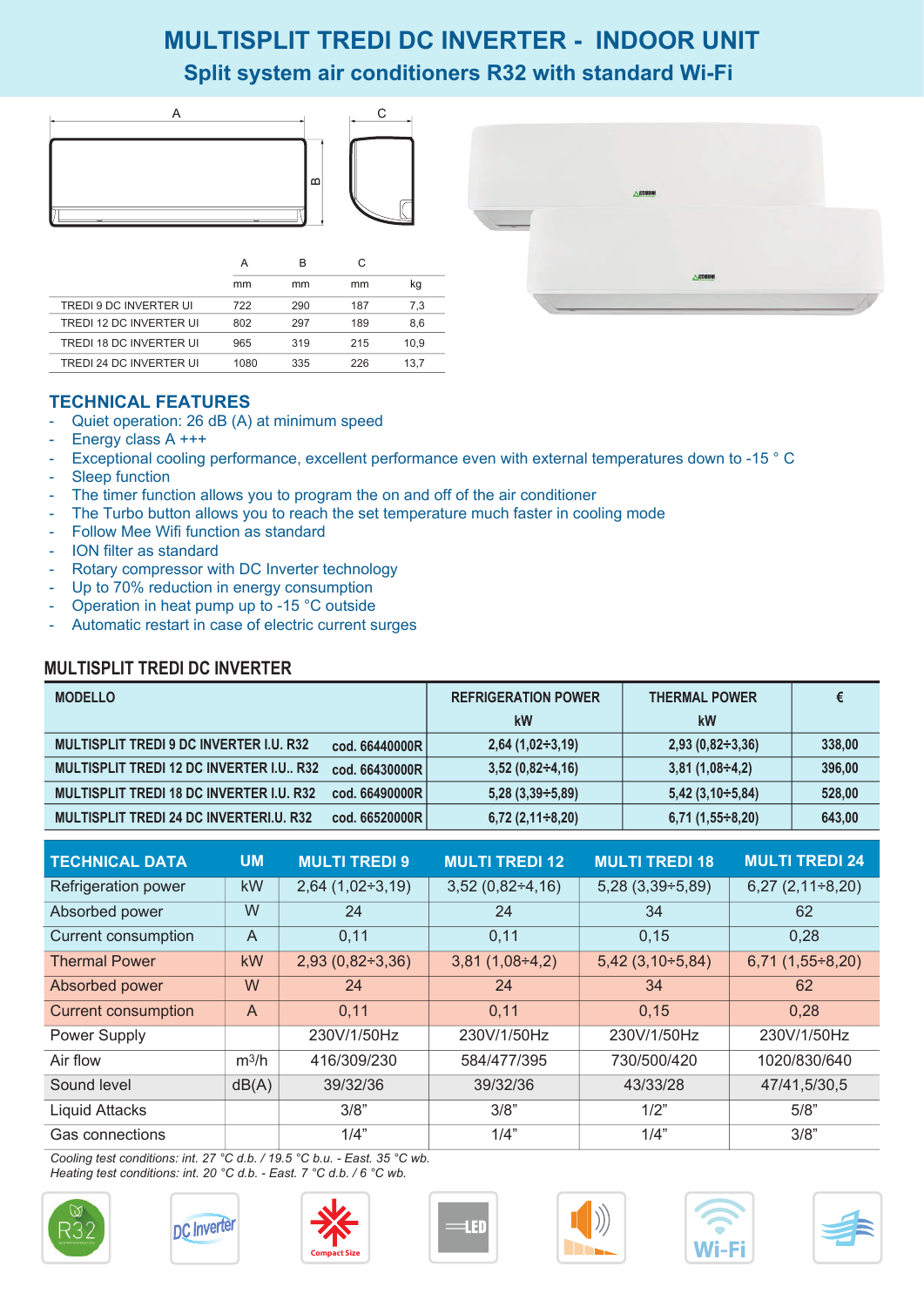## **MULTISPLIT SUN DC INVERTER - INDOOR UNIT Split system air conditioners R32 with standard Wi-Fi**





kg 7,3 8,6 10,9



### **TECHNICAL FEATURES**

MULTISPLIT SUN 9 INVERTER I.U. MULTISPLIT SUN 12 INVERTER I.U. MULTISPLIT SUN 18 INVERTER I.U.

- Quiet operation: 26 dB (A) at minimum speed
- Exceptional cooling performance, excellent performance even with external temperatures up to 50 °C
- Follow Me function and 3D effect ventilation with air flow both on the vertical and horizontal axis

C  $\overline{mm}$ 187 189 215

- Self-cleaning function with 24 h timer function
- WiFi Smart kit as standard
- Super ionizer function and standard Silver Ion filter

MULTISPLIT SUN 24 INVERTER I.U. 1080 335 226 13.7

A  $\overline{mm}$ 722 802 965

B  $\frac{1}{\text{mm}}$ 290 297 319

- New ECO function

#### **MULTISPLIT MOON DC INVERTER**

| <b>MODEL</b>                                  |                 | <b>REFRIGERATION POWER</b> | <b>THERMAL POWER</b>   |        |
|-----------------------------------------------|-----------------|----------------------------|------------------------|--------|
|                                               |                 | kW                         | kW                     |        |
| <b>MULTISPLIT SUN 9 DC INVERTER I.U R32</b>   | cod. 64000000 l | $2,64$ (1,02÷3,19)         | $2,93(0,82 \div 3,36)$ | 504,00 |
| <b>MULTISPLIT SUN 12 DC INVERTER I.U. R32</b> | cod. 64000001   | $3,52(0,82 \div 4,16)$     | $3,81(1,08 \div 4,2)$  | 571,00 |
| <b>MULTISPLIT SUN 18 DC INVERTER I.U. R32</b> | cod. 64000012   | $5,28(3,39 \div 5,89)$     | $5,42$ (3,10÷5,84)     | 794,00 |
| <b>MULTISPLIT SUN 24 DC INVERTER I.U. R32</b> | cod. 64000015   | $6,27(2,11\div 8,20)$      | $6,71(1,55\div 8,20)$  | 955,00 |

| <b>TECHNICAL DATA</b>      | <b>UM</b>      | <b>MULTI SUN 9</b>     | <b>MULTI SUN 12</b>   | <b>MULTI SUN 18</b>    | <b>MULTI SUN 24</b>   |
|----------------------------|----------------|------------------------|-----------------------|------------------------|-----------------------|
| Refrigeration power        | kW             | $2,64$ (1,02÷3,19)     | $3,52(0,82\div 4,16)$ | $5,28(3,39 \div 5,89)$ | $6,27(2,11\div 8,20)$ |
| Absorbed power             | W              | 24                     | 24                    | 34                     | 62                    |
| Current consumption        | A              | 0,11                   | 0,11                  | 0,15                   | 0,28                  |
| <b>Thermal Power</b>       | kW             | $2,93(0,82 \div 3,36)$ | $3,81(1,08\div 4,2)$  | $5,42$ (3,10÷5,84)     | $6,71(1,55\div 8,20)$ |
| Absorbed power             | W              | 24                     | 24                    | 34                     | 62                    |
| <b>Current consumption</b> | $\overline{A}$ | 0,11                   | 0,11                  | 0,15                   | 0,28                  |
| Power Supply               |                | 230V/1/50Hz            | 230V/1/50Hz           | 230V/1/50Hz            | 230V/1/50Hz           |
| Air flow                   | $m^3/h$        | 416/309/230            | 584/477/395           | 730/500/420            | 1020/830/640          |
| Sound level                | dB(A)          | 39/32/36               | 39/32/36              | 43/33/28               | 47/41,5/30,5          |
| <b>Liquid Attacks</b>      |                | 3/8"                   | 3/8"                  | 1/2"                   | 5/8"                  |
| Gas connections            |                | 1/4"                   | 1/4"                  | 1/4"                   | 3/8"                  |

*Cooling test conditions: int. 27 °C d.b. / 19.5 °C b.u. - East. 35 °C wb.*

*Heating test conditions: int. 20 °C d.b. - East. 7 °C d.b. / 6 °C wb.*

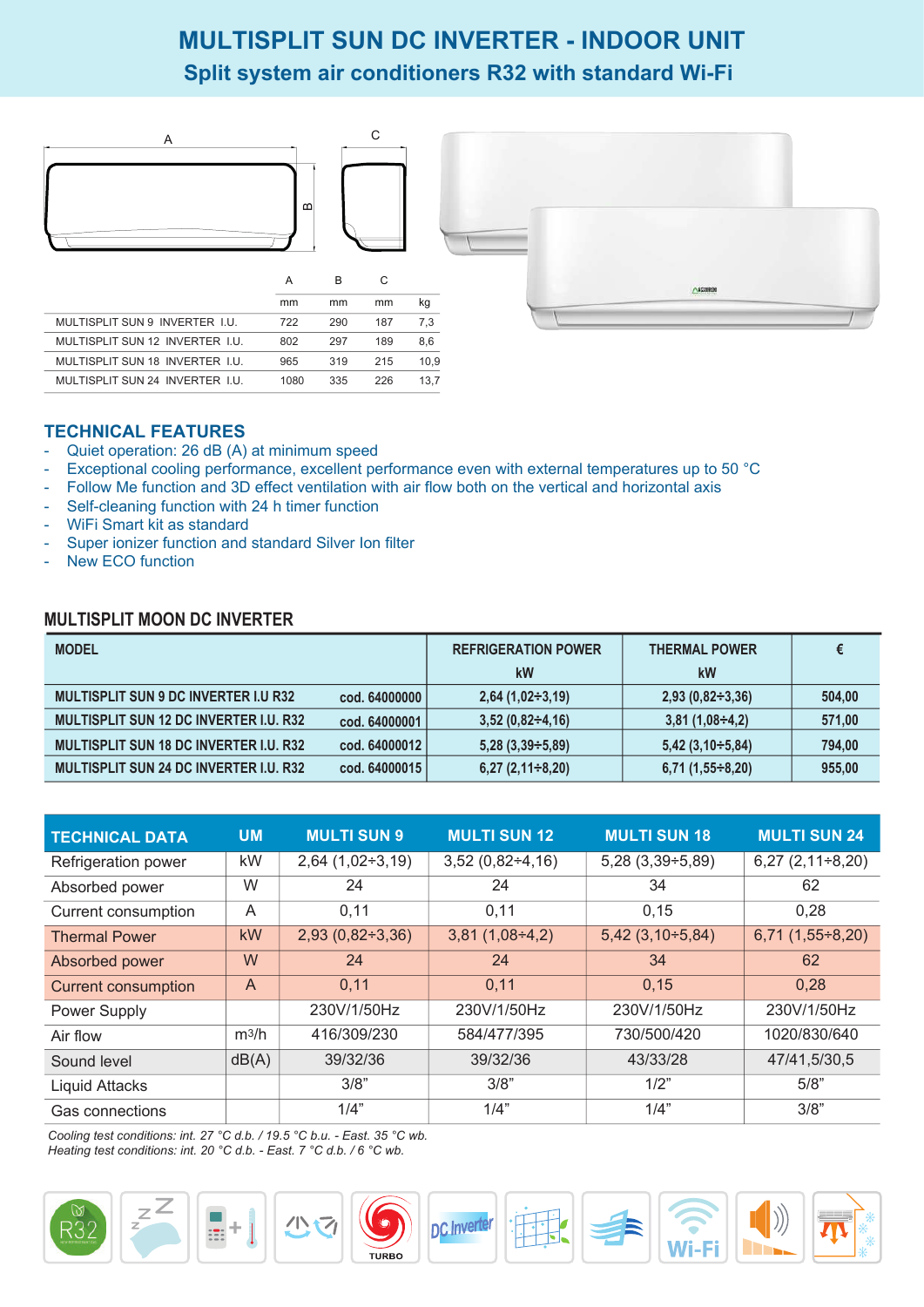### **MULTISPLIT CEILING / FLOOR DC INVERTER Split system air conditioners R32 with standard Wi-Fi**





### **TECHNICAL FEATURES**

- Equipped with remote control
- Rotary compressor with DC Inverter technology
- Quickness in reaching the set temperature (about 2/3 of the time of a traditional air conditioner)
- Up to 70% reduction in energy consumption and silent operation
- Automatic restart in case of electric current surges
- Possibility of ceiling or floor installation
- With WI-FI preparation via Smart Port

### **MULTISPLIT CEILING / FLOOR DC INVERTER**

| <b>MODEL</b>                        |               | <b>REFRIGERATION POWER</b> | <b>THERMAL POWER</b>   |          |
|-------------------------------------|---------------|----------------------------|------------------------|----------|
|                                     |               | kW                         | kW                     |          |
| CEILING / FLOOR 18 DC INVERTER U.I. | cod. 64000011 | $5,27(2,71 \div 5,86)$     | $5,56(2,42 \div 6,30)$ | 1.135,00 |

#### **ACCESSORI**

| WI-FI SMART PORT WALL CONTROL WI-FI FOR CONSOLE, | cod. 63000012 | 164.00 |
|--------------------------------------------------|---------------|--------|
| <b>CEILING / FLOOR, CASSETTE AND DUCTABLE</b>    |               |        |

| <b>TECHNICAL DATA</b>      | <b>UM</b>      | <b>CEILING / FLOOR 18</b> |
|----------------------------|----------------|---------------------------|
| Refrigeration power        | <b>kW</b>      | $5,27(2,71 \div 5,86)$    |
| Absorbed power             | W              | 96                        |
| <b>Current consumption</b> | $\overline{A}$ | 0,44                      |
| <b>Thermal Power</b>       | <b>kW</b>      | $5,56(2,42\div 6,30)$     |
| Absorbed power             | W              | 96                        |
| <b>Current consumption</b> | $\mathsf{A}$   | 0,44                      |
| Power Supply               |                | 230V/1/50Hz               |
| Air flow                   | $m^3/h$        | 958/839/723               |
| Sound level                | dB(A)          | 44/41/37                  |
| <b>Liquid Attacks</b>      |                | 1/2"                      |
| Gas connections            |                | 1/4"                      |

*Cooling test conditions: int. 27 °C d.b. / 19.5 °C b.u. - East. 35 °C d.b. / 24 °C wb. For system consumption, refer to the label of the outdoor unit Heating test conditions: int. 20 ° C d.b. - East. 7 ° C d.b. / 6 ° C wb.*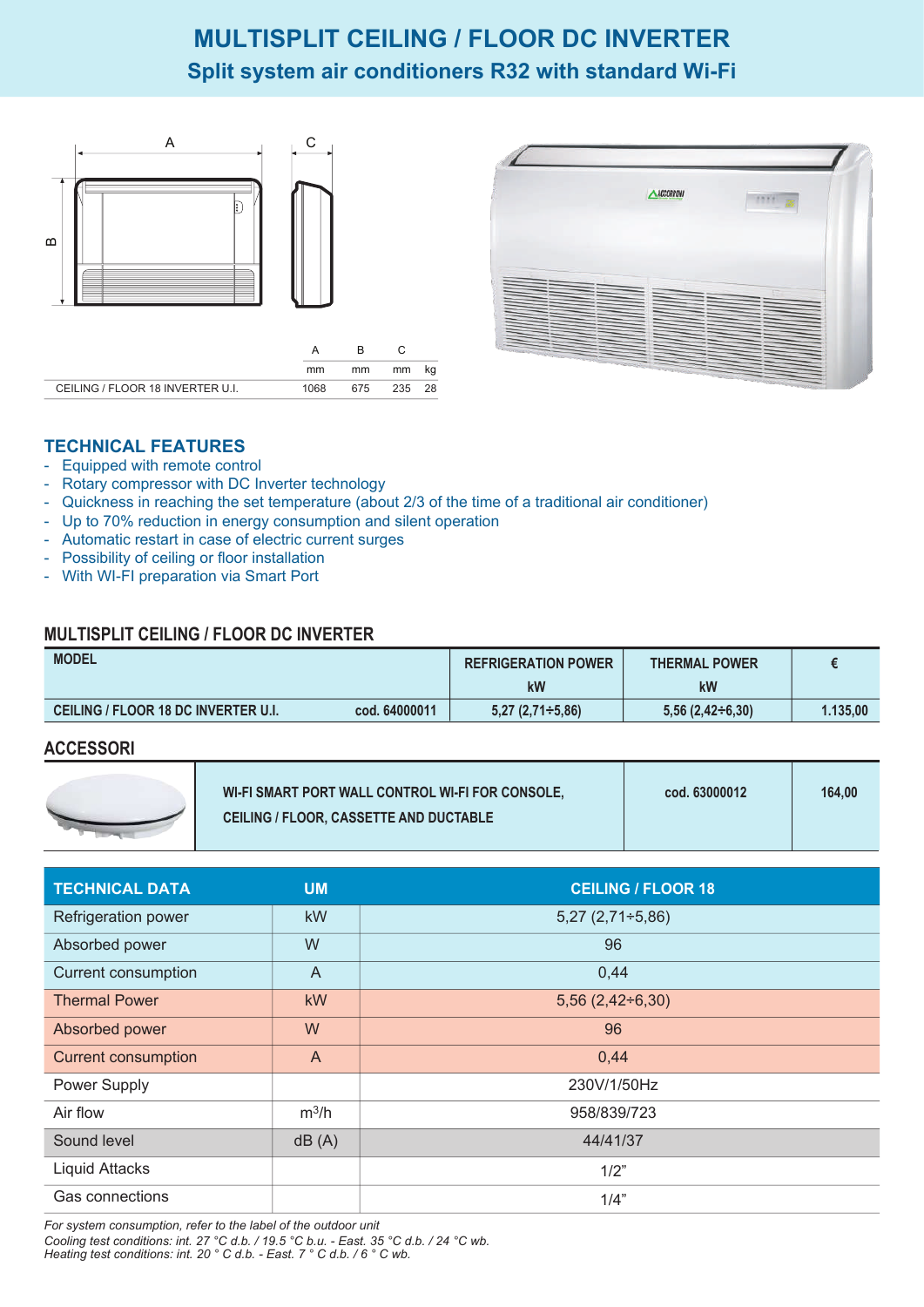### **MULTISPLIT DC INVERTER CASSETTE Split system air conditioners R32 with standard Wi-Fi**



|                                                       |    |    | R C D F                     |       |    |    |
|-------------------------------------------------------|----|----|-----------------------------|-------|----|----|
|                                                       | mm | mm | mm                          | mm mm | mm | ka |
| CASSETTE INVERTER 12 U.I. 647 647 50 570 570 260 18.8 |    |    |                             |       |    |    |
| CASSETTE INVERTER 18 U.I.                             |    |    | 647 647 50 570 570 260 18.8 |       |    |    |



### **TECHNICAL FEATURES**

- Equipped with remote control and condensate drain pump
- Rotary compressor with DC Inverter technology
- Quickness in reaching the set temperature (about 2/3 of the time of a traditional air conditioner)
- Up to 70% reduction in energy consumption and quiet operation
- Automatic restart in case of electric current surges
- Ideal installation for suspended ceilings
- WI-FI ready via Smart Port

### **MULTISPLIT CASSETTE DC INVERTER**

| <b>MODEL</b>                            |               | <b>REFRIGERATION POWER</b> | <b>THERMAL POWER</b>   |          |
|-----------------------------------------|---------------|----------------------------|------------------------|----------|
|                                         |               | kW                         | kW                     |          |
| <b>CASSETTE 12 DC INVERTER U.I. R32</b> | cod. 64000006 | 3,51 (0,85÷4,11)           | $3,80(0,47 \div 4,31)$ | 1.065,00 |
| <b>CASSETTE 18 DC INVERTER U.I. R32</b> | cod. 64000007 | $5,27$ (2,90÷5,59)         | $5,23(2,37 \div 6,10)$ | 1.194,00 |

#### **ACCESSORI**

| WI-FI SMART PORT WALL CONTROL WI-FI FOR CONSOLE. | cod. 63000012 | 164,00 |
|--------------------------------------------------|---------------|--------|
| <b>CEILING / FLOOR, CASSETTE AND DUCTABLE</b>    |               |        |

| <b>TECHNICAL DATA</b>      | <b>UM</b>    | <b>CASSETTA 12</b>     | <b>CASSETTA 18</b>     |
|----------------------------|--------------|------------------------|------------------------|
| Refrigeration power        | <b>kW</b>    | $3,51(0,85 \div 4,11)$ | $5,27(2,90 \div 5,59)$ |
| Absorbed power             | W            | 20                     | 45                     |
| <b>Current consumption</b> | $\mathsf{A}$ | 4,45                   | 0,20                   |
| <b>Thermal Power</b>       | <b>kW</b>    | $3,80(0,47\div 4,31)$  | $5,23(2,37\div 6,10)$  |
| Absorbed power             | W            | 20                     | 45                     |
| <b>Current consumption</b> | $\mathsf{A}$ | 4,73                   | 0,20                   |
| Power Supply               |              | 230V/1/50Hz            | 230V/1/50Hz            |
| Air flow                   | $m^3/h$      | 569/485/389            | 680/584/479            |
| Sound level                | dB(A)        | 42/37,5/34,5           | 45,4/44/39             |
| Liquid Attacks             |              | 3/8"                   | 1/2"                   |
| Gas connections            |              | 1/4"                   | 1/4"                   |

*For system consumption, refer to the label of the outdoor unit*

*Cooling test conditions: int. 27 ° C d.b. / 19.5 ° C b.u. - East. 35 ° C d.b. / 24 ° C wb. Heating test conditions: int. 20 ° C d.b. - East. 7 ° C d.b. / 6 ° C wb.*